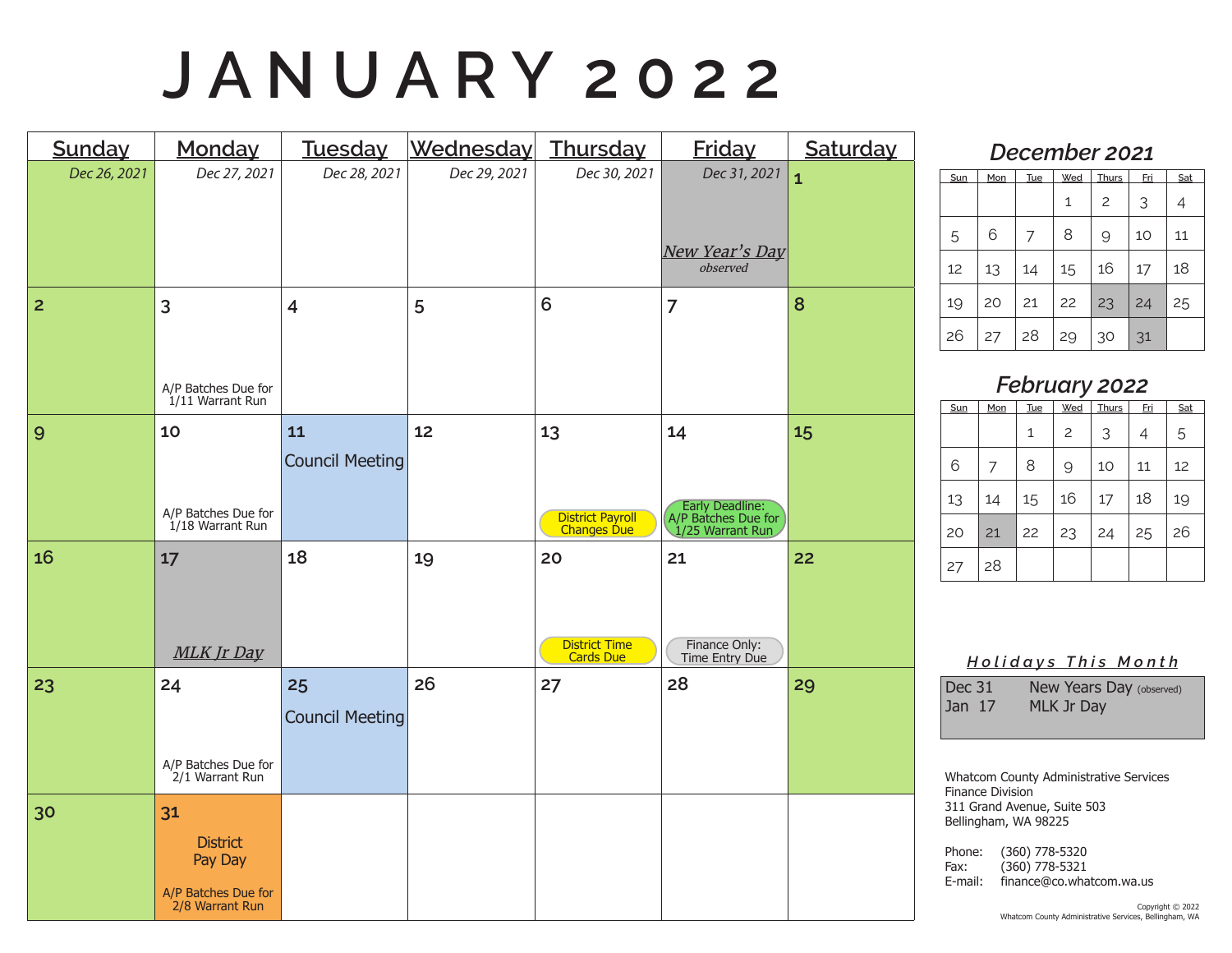# **F E B R U A R Y 2 0 2 2**

| <b>Sunday</b> | Monday                                  | Tuesday                | Wednesday Thursday                |                                 | <b>Friday</b>                                             | Saturday |
|---------------|-----------------------------------------|------------------------|-----------------------------------|---------------------------------|-----------------------------------------------------------|----------|
|               |                                         | $\mathbf{1}$           | $\overline{2}$                    | 3                               | $\overline{\mathbf{4}}$                                   | 5        |
|               |                                         |                        |                                   |                                 |                                                           |          |
|               |                                         |                        |                                   |                                 |                                                           |          |
| 6             | $\overline{7}$                          | 8                      | 9                                 | 10                              | 11                                                        | 12       |
|               |                                         | <b>Council Meeting</b> |                                   |                                 |                                                           |          |
|               | A/P Batches Due for<br>2/15 Warrant Run |                        |                                   | District Payroll<br>Changes Due |                                                           |          |
| 13            | 14                                      | 15                     | 16                                | 17                              | 18                                                        | 19       |
|               |                                         |                        |                                   |                                 |                                                           |          |
|               | A/P Batches Due for<br>2/22 Warrant Run |                        | <b>District Time</b><br>Cards Due | Finance Only:<br>Time Entry Due | Early Deadline:<br>A/P Batches Due for<br>3/1 Warrant Run |          |
| 20            | 21                                      | 22                     | 23                                | 24                              | 25                                                        | 26       |
|               |                                         | <b>Council Meeting</b> |                                   |                                 |                                                           |          |
|               | President's Day                         |                        |                                   |                                 |                                                           |          |
|               |                                         |                        |                                   |                                 |                                                           |          |
| 27            | 28<br><b>District</b>                   |                        |                                   |                                 |                                                           |          |
|               | Pay Day                                 |                        |                                   |                                 |                                                           |          |
|               | A/P Batches Due for<br>3/8 Warrant Run  |                        |                                   |                                 |                                                           |          |

### *January 2022*

| Sun            | Mon | <b>Tue</b> | Wed | <b>Thurs</b> | <u>Fri</u> | Sat |
|----------------|-----|------------|-----|--------------|------------|-----|
|                |     |            |     |              |            | 1   |
| $\overline{c}$ | 3   | 4          | 5   | 6            | 7          | 8   |
| $\mathcal{Q}$  | 10  | 11         | 12  | 13           | 14         | 15  |
| 16             | 17  | 18         | 19  | 20           | 21         | 22  |
| 23             | 24  | 25         | 26  | 27           | 28         | 29  |
| 30             | 31  |            |     |              |            |     |

### *March 2022*

| Sun | Mon | Tue | Wed            | <b>Thurs</b> | <u>Fri</u> | Sat |
|-----|-----|-----|----------------|--------------|------------|-----|
|     |     | 1   | $\overline{c}$ | 3            | 4          | 5   |
| 6   | 7   | 8   | 9              | 10           | 11         | 12  |
| 13  | 14  | 15  | 16             | 17           | 18         | 19  |
| 20  | 21  | 22  | 23             | 24           | 25         | 26  |
| 27  | 28  | 29  | 30             | 31           |            |     |

#### *H o l i d a y s T h i s M o n t h*

Feb 21 President's Day

Whatcom County Administrative Services Finance Division 311 Grand Avenue, Suite 503 Bellingham, WA 98225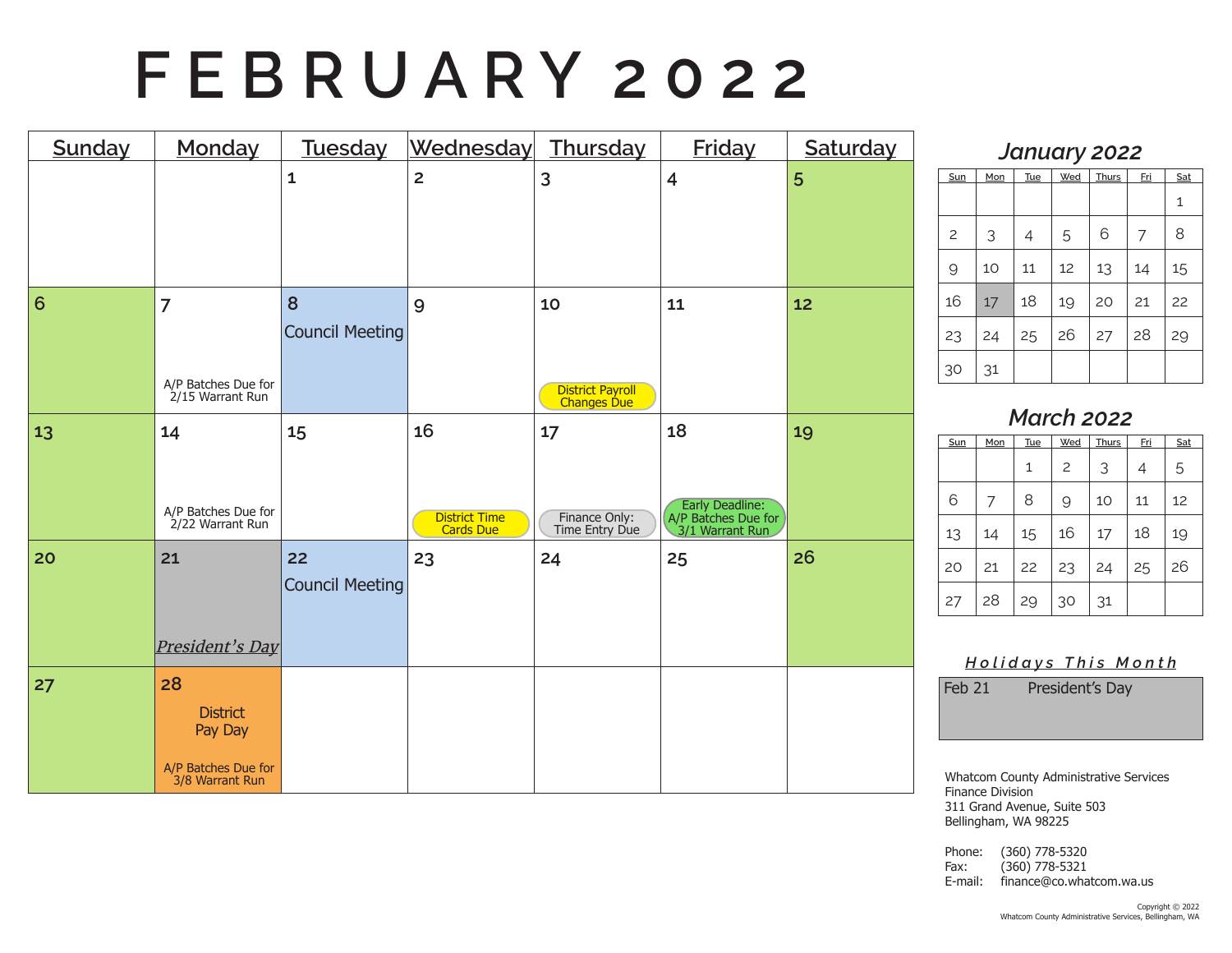# **M A R C H 2 0 2 2**

| Sunday | Monday                                                    | Tuesday                                                           | Wednesday                             | Thursday                         | <b>Friday</b>           | Saturday |
|--------|-----------------------------------------------------------|-------------------------------------------------------------------|---------------------------------------|----------------------------------|-------------------------|----------|
|        |                                                           | $\mathbf{1}$                                                      | $\overline{2}$                        | 3                                | $\overline{\mathbf{4}}$ | 5        |
| 6      | $\overline{7}$<br>A/P Batches Due for<br>3/15 Warrant Run | 8<br><b>Council Meeting</b>                                       | 9                                     | 10                               | 11                      | 12       |
| 13     | 14<br>A/P Batches Due for<br>3/22 Warrant Run             | 15                                                                | 16<br>District Payroll<br>Changes Due | 17                               | 18                      | 19       |
| 20     | 21<br>A/P Batches Due for<br>3/29 Warrant Run             | 22<br><b>Council Meeting</b><br><b>District Time</b><br>Cards Due | 23<br>Finance Only:<br>Time Entry Due | 24                               | 25                      | 26       |
| 27     | 28<br>A/P Batches Due for<br>4/5 Warrant Run              | 29                                                                | 30                                    | 31<br><b>District</b><br>Pay Day |                         |          |

### *February 2022*

| Sun | Mon | Tue | Wed            | Thurs | Fri | Sat |  |  |  |  |
|-----|-----|-----|----------------|-------|-----|-----|--|--|--|--|
|     |     | 1   | $\overline{c}$ | 3     | 4   | 5   |  |  |  |  |
| 6   | 7   | 8   | 9              | 10    | 11  | 12  |  |  |  |  |
| 13  | 14  | 15  | 16             | 17    | 18  | 19  |  |  |  |  |
| 20  | 21  | 22  | 23             | 24    | 25  | 26  |  |  |  |  |
| 27  | 28  |     |                |       |     |     |  |  |  |  |

### *April 2022*

| Sun | Mon | <b>Tue</b> | Wed | <b>Thurs</b> | <u>Fri</u> | Sat            |
|-----|-----|------------|-----|--------------|------------|----------------|
|     |     |            |     |              | 1          | $\overline{c}$ |
| 3   | 4   | 5          | 6   | 7            | 8          | 9              |
| 10  | 11  | 12         | 13  | 14           | 15         | 16             |
| 17  | 18  | 19         | 20  | 21           | 22         | 23             |
| 24  | 25  | 26         | 27  | 28           | 29         | 30             |

Whatcom County Administrative Services Finance Division 311 Grand Avenue, Suite 503 Bellingham, WA 98225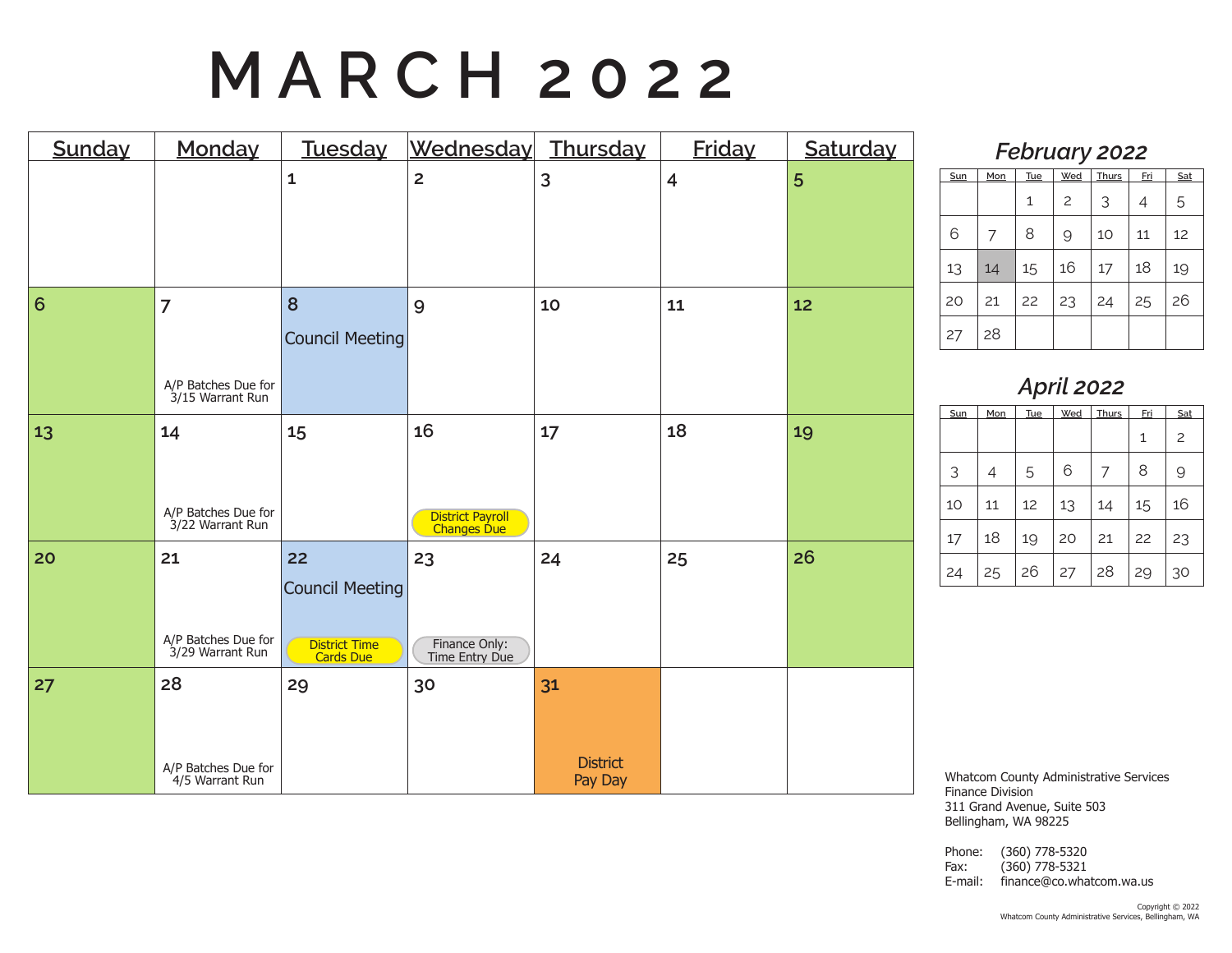# **A P R I L 2 0 2 2**

| Sunday | Monday                                                    | <b>Tuesday</b>               | Wednesday                        | <b>Thursday</b>                       | <b>Friday</b>                    | Saturday       |
|--------|-----------------------------------------------------------|------------------------------|----------------------------------|---------------------------------------|----------------------------------|----------------|
|        |                                                           |                              |                                  |                                       | $\mathbf{1}$                     | $\overline{2}$ |
| 3      | $\overline{4}$<br>A/P Batches Due for<br>4/12 Warrant Run | 5                            | 6                                | $\overline{7}$                        | 8                                | 9              |
| 10     | 11<br>A/P Batches Due for<br>4/19 Warrant Run             | 12<br><b>Council Meeting</b> | 13                               | 14<br>District Payroll<br>Changes Due | 15                               | 16             |
| 17     | 18<br>A/P Batches Due for<br>4/26 Warrant Run             | 19                           | 20<br>District Time<br>Cards Due | 21<br>Finance Only:<br>Time Entry Due | 22                               | 23             |
| 24     | 25<br>A/P Batches Due for<br>5/3 Warrant Run              | 26<br><b>Council Meeting</b> | 27                               | 28                                    | 29<br><b>District</b><br>Pay Day | 30             |

#### *March 2022*

| Sun | Mon | Tue | Wed | <b>Thurs</b> | <u>Fri</u> | Sat |  |  |  |
|-----|-----|-----|-----|--------------|------------|-----|--|--|--|
|     |     | 1   | 2   | 3            | 4          | 5   |  |  |  |
| 6   |     | 8   | 9   | 10           | 11         | 12  |  |  |  |
| 13  | 14  | 15  | 16  | 17           | 18         | 19  |  |  |  |
| 20  | 21  | 22  | 23  | 24           | 25         | 26  |  |  |  |
| 27  | 28  | 29  | 30  | 31           |            |     |  |  |  |

## *May 2022*

| Sun | Mon | <b>Tue</b> | Wed | Thurs | <u>Fri</u> | Sat |
|-----|-----|------------|-----|-------|------------|-----|
| 1   | 2   | 3          | 4   | 5     | 6          | 7   |
| 8   | 9   | 10         | 11  | 12    | 13         | 14  |
| 15  | 16  | 17         | 18  | 19    | 20         | 21  |
| 22  | 23  | 24         | 25  | 26    | 27         | 28  |
| 29  | 30  | 31         |     |       |            |     |

Whatcom County Administrative Services Finance Division 311 Grand Avenue, Suite 503 Bellingham, WA 98225

Phone: (360) 778-5320 Fax: (360) 778-5321 E-mail: finance@co.whatcom.wa.us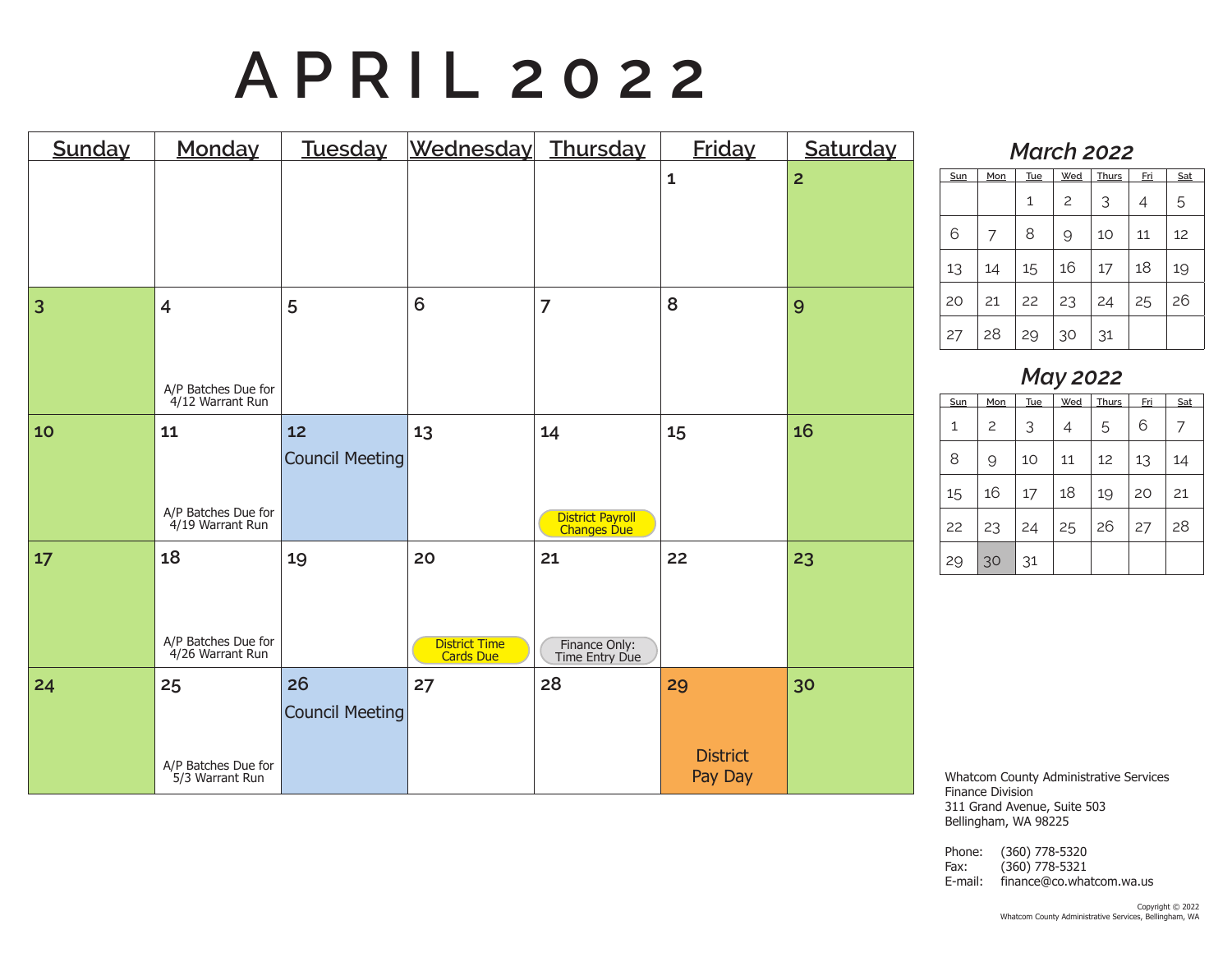# **M A Y 2 0 2 2**

| Sunday       | Monday                                                    | Tuesday                          | Wednesday               | Thursday                         | <b>Friday</b>                                                   | Saturday       |
|--------------|-----------------------------------------------------------|----------------------------------|-------------------------|----------------------------------|-----------------------------------------------------------------|----------------|
| $\mathbf{1}$ | $\overline{2}$<br>A/P Batches Due for<br>5/10 Warrant Run | 3                                | $\overline{\mathbf{4}}$ | 5                                | 6                                                               | $\overline{7}$ |
| 8            | 9<br>A/P Batches Due for<br>5/17 Warrant Run              | 10<br>Council Meeting            | 11                      | 12                               | 13<br>District Payroll<br>Changes Due                           | 14             |
| 15           | 16<br>A/P Batches Due for<br>5/24 Warrant Run             | 17                               | 18                      | 19<br>District Time<br>Cards Due | 20<br>Finance Only:<br>Time Entry Due                           | 21             |
| 22           | 23<br>A/P Batches Due for<br>5/31 Warrant Run             | 24<br><b>Council Meeting</b>     | 25                      | 26                               | 27<br>Early Deadline:<br>A/P Batches Due for<br>6/7 Warrant Run | 28             |
| 29           | 30<br><b>Memorial Day</b>                                 | 31<br><b>District</b><br>Pay Day |                         |                                  |                                                                 |                |

### *April 2022* **Sun Mon Tue Wed Thurs Fri Sat**  $1 \mid 2$ 3 4 5 6 7 8 9 10 11 12 13 14 15 16

17 18 19 20 21 22 23

24 25 26 27 28 29 30

| <b>June 2022</b> |     |     |     |                |     |     |  |  |
|------------------|-----|-----|-----|----------------|-----|-----|--|--|
| Sun              | Mon | Tue | Wed | <b>Thurs</b>   | Eri | Sat |  |  |
|                  |     |     | 1   | $\overline{c}$ | 3   | 4   |  |  |
| 5                | 6   | 7   | 8   | 9              | 10  | 11  |  |  |
| 12               | 13  | 14  | 15  | 16             | 17  | 18  |  |  |
| 19               | 20  | 21  | 22  | 23             | 24  | 25  |  |  |
| 26               | 27  | 28  | 29  | 30             |     |     |  |  |

*H o l i d a y s T h i s M o n t h*

May 30 Memorial Day

Whatcom County Administrative Services Finance Division 311 Grand Avenue, Suite 503 Bellingham, WA 98225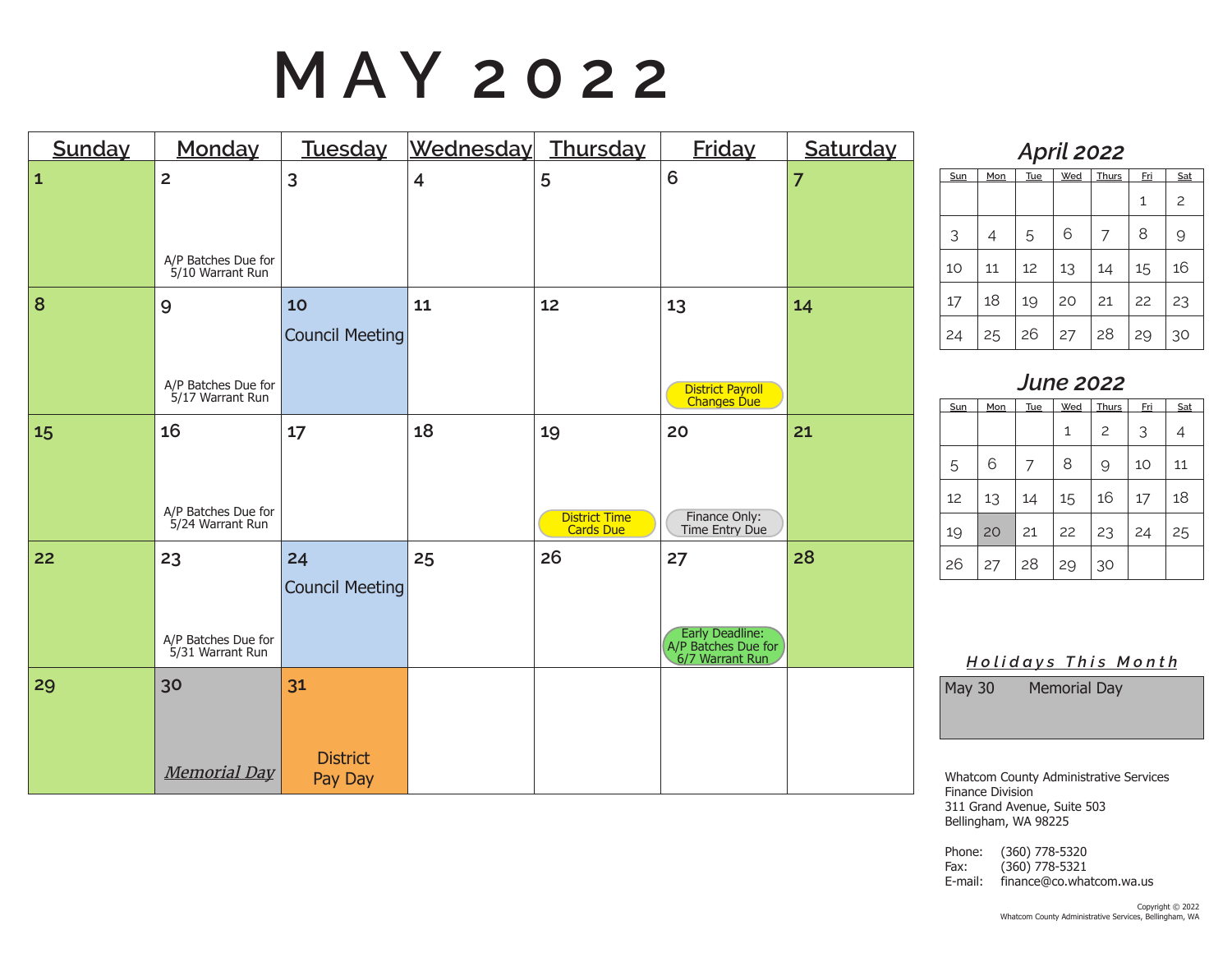# **J U N E 2 0 2 2**

| <b>Sunday</b> | Monday                                        | Tuesday                                                                  | Wednesday                             | Thursday                         | <b>Friday</b>                                                    | Saturday       |
|---------------|-----------------------------------------------|--------------------------------------------------------------------------|---------------------------------------|----------------------------------|------------------------------------------------------------------|----------------|
|               |                                               |                                                                          | $\mathbf{1}$                          | $\overline{2}$                   | 3                                                                | $\overline{4}$ |
| 5             | 6<br>A/P Batches Due for<br>6/14 Warrant Run  | $\overline{7}$<br><b>Council Meeting</b>                                 | 8                                     | 9                                | 10                                                               | 11             |
| 12            | 13<br>A/P Batches Due for<br>6/21 Warrant Run | 14<br>District Payroll<br>Changes Due                                    | 15                                    | 16                               | 17<br>Early Deadline:<br>A/P Batches Due for<br>6/28 Warrant Run | 18             |
| 19            | 20<br><b>Juneteenth</b><br>observed           | 21<br><b>Council Meeting</b><br><b>District Time</b><br><b>Cards Due</b> | 22<br>Finance Only:<br>Time Entry Due | 23                               | 24                                                               | 25             |
| 26            | 27<br>A/P Batches Due for<br>7/5 Warrant Run  | 28                                                                       | 29                                    | 30<br><b>District</b><br>Pay Day |                                                                  |                |

| <b>May 2022</b> |     |     |     |       |     |     |  |  |
|-----------------|-----|-----|-----|-------|-----|-----|--|--|
| Sun             | Mon | Tue | Wed | Thurs | Fri | Sat |  |  |
| $\mathbf{1}$    | 2   | 3   | 4   | 5     | 6   |     |  |  |
| 8               | 9   | 10  | 11  | 12    | 13  | 14  |  |  |
| 15              | 16  | 17  | 18  | 19    | 20  | 21  |  |  |
| 22              | 23  | 24  | 25  | 26    | 27  | 28  |  |  |
| 29              | 30  | 31  |     |       |     |     |  |  |

| <b>July 2022</b> |                |                                                 |    |    |    |                |  |  |  |
|------------------|----------------|-------------------------------------------------|----|----|----|----------------|--|--|--|
| Sun              | Mon            | Wed<br>Thurs<br><b>Tue</b><br><u>Fri</u><br>Sat |    |    |    |                |  |  |  |
|                  |                |                                                 |    |    | 1  | $\overline{c}$ |  |  |  |
| 3                | $\overline{4}$ | 5                                               | 6  | 7  | 8  | 9              |  |  |  |
| 10               | 11             | 12                                              | 13 | 14 | 15 | 16             |  |  |  |
| 17               | 18             | 19                                              | 20 | 21 | 22 | 23             |  |  |  |
| 24               | 25             | 26                                              | 27 | 28 | 29 | 30             |  |  |  |
| 31               |                |                                                 |    |    |    |                |  |  |  |

*H o l i d a y s T h i s M o n t h*

June 20 Juneteenth (observed)

Whatcom County Administrative Services Finance Division 311 Grand Avenue, Suite 503 Bellingham, WA 98225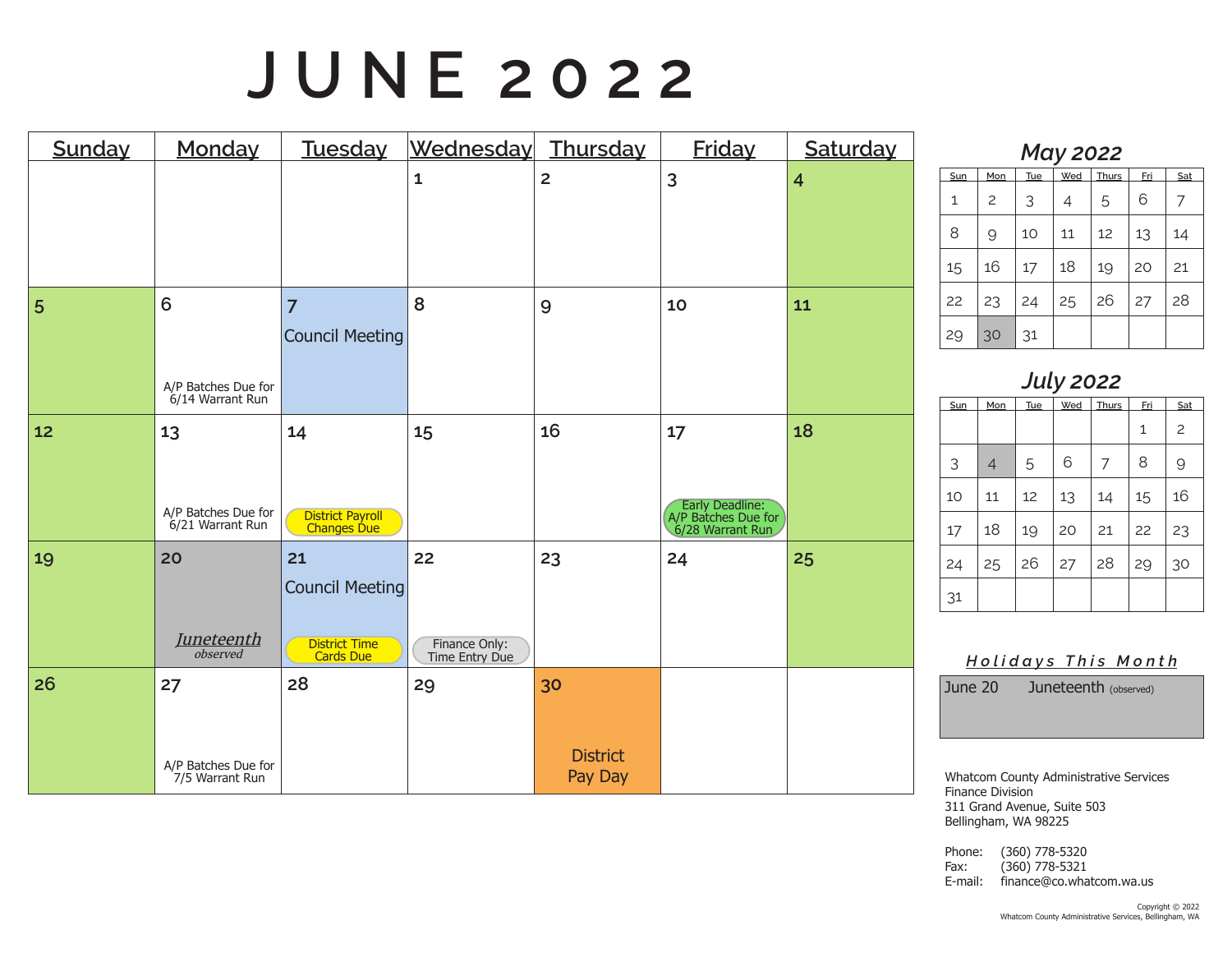# **J U L Y 2 0 2 2**

| Sunday         | Monday                                  | Tuesday                      | Wednesday Thursday         |                                 | <b>Friday</b>                                              | Saturday       |
|----------------|-----------------------------------------|------------------------------|----------------------------|---------------------------------|------------------------------------------------------------|----------------|
|                |                                         |                              |                            |                                 | $\mathbf 1$                                                | $\overline{2}$ |
|                |                                         |                              |                            |                                 |                                                            |                |
|                |                                         |                              |                            |                                 | Early Deadline:<br>A/P Batches Due for<br>7/12 Warrant Run |                |
| $\overline{3}$ | $\overline{4}$                          | 5                            | $6\phantom{1}$             | $\overline{7}$                  | 8                                                          | 9              |
|                |                                         |                              |                            |                                 |                                                            |                |
|                | Independance<br>Day                     |                              |                            |                                 |                                                            |                |
| 10             | 11                                      | 12<br><b>Council Meeting</b> | 13                         | 14                              | 15                                                         | 16             |
|                |                                         |                              |                            |                                 |                                                            |                |
|                | A/P Batches Due for<br>7/19 Warrant Run |                              |                            | District Payroll<br>Changes Due |                                                            |                |
| 17             | 18                                      | 19                           | 20                         | 21                              | 22                                                         | 23             |
|                |                                         |                              |                            |                                 |                                                            |                |
|                | A/P Batches Due for<br>7/26 Warrant Run |                              | District Time<br>Cards Due | Finance Only:<br>Time Entry Due |                                                            |                |
| 24             | 25                                      | 26                           | 27                         | 28                              | 29                                                         | 30             |
|                |                                         | <b>Council Meeting</b>       |                            |                                 |                                                            |                |
|                | A/P Batches Due for<br>8/2 Warrant Run  |                              |                            |                                 | <b>District</b><br>Pay Day                                 |                |
| 31             |                                         |                              |                            |                                 |                                                            |                |
|                |                                         |                              |                            |                                 |                                                            |                |
|                |                                         |                              |                            |                                 |                                                            |                |

#### *June 2022*

| Sun | Mon | Tue | Wed | Thurs          | <u>Fri</u> | Sat |
|-----|-----|-----|-----|----------------|------------|-----|
|     |     |     | 1   | $\overline{c}$ | 3          | 4   |
| 5   | 6   |     | 8   | 9              | 10         | 11  |
| 12  | 13  | 14  | 15  | 16             | 17         | 18  |
| 19  | 20  | 21  | 22  | 23             | 24         | 25  |
| 26  | 27  | 28  | 29  | 30             |            |     |

### *August 2022*

| Sun | Mon | <b>Tue</b> | Wed | Thurs | <u>Fri</u> | Sat |
|-----|-----|------------|-----|-------|------------|-----|
|     | 1   | 2          | 3   | 4     | 5          | 6   |
| 7   | 8   | 9          | 10  | 11    | 12         | 13  |
| 14  | 15  | 16         | 17  | 18    | 19         | 20  |
| 21  | 22  | 23         | 24  | 25    | 26         | 27  |
| 28  | 29  | 30         | 31  |       |            |     |

*H o l i d a y s T h i s M o n t h*

July 4 Independence Day

Whatcom County Administrative Services Finance Division 311 Grand Avenue, Suite 503 Bellingham, WA 98225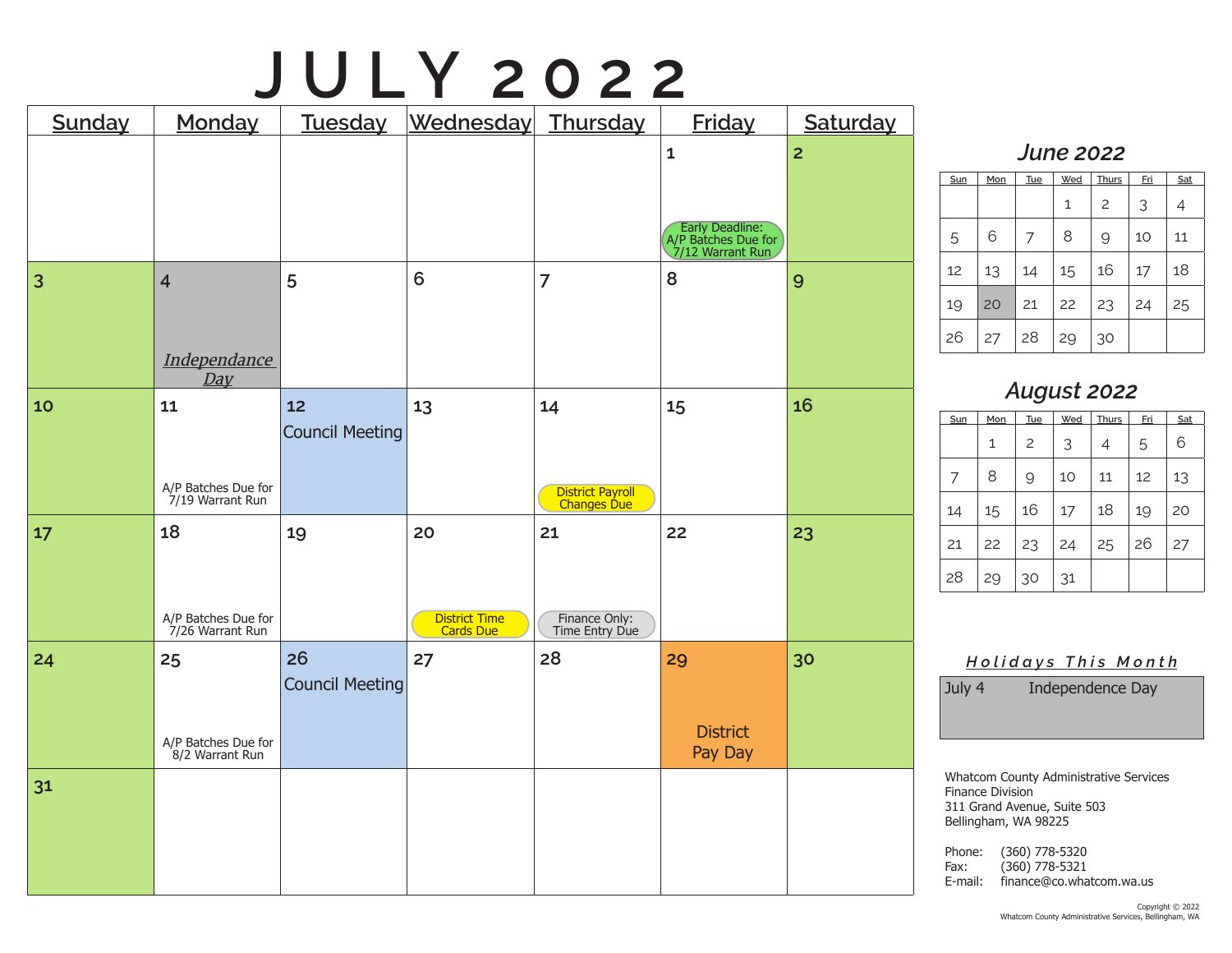# **A U G U S T 2 0 2 2**

| Sunday         | Monday                                                                      | Tuesday                                             | Wednesday                        | Thursday                | <b>Friday</b> | Saturday |
|----------------|-----------------------------------------------------------------------------|-----------------------------------------------------|----------------------------------|-------------------------|---------------|----------|
|                | $\mathbf{1}$<br>A/P Batches Due for<br>8/9 Warrant Run                      | $\overline{2}$                                      | 3                                | $\overline{\mathbf{4}}$ | 5             | 6        |
| $\overline{7}$ | 8<br>A/P Batches Due for<br>8/16 Warrant Run                                | 9<br><b>Council Meeting</b>                         | 10                               | 11                      | 12            | 13       |
| 14             | 15<br>A/P Batches Due for<br>8/23 Warrant Run                               | 16<br><b>District Payroll</b><br><b>Changes Due</b> | 17                               | 18                      | 19            | 20       |
| 21             | 22<br>District Time<br>Cards Due<br>A/P Batches Due for<br>8/30 Warrant Run | 23<br>Finance Only:<br>Time Entry Due               | 24                               | 25                      | 26            | 27       |
| 28             | 29<br>A/P Batches Due for<br>9/6 Warrant Run                                | 30                                                  | 31<br><b>District</b><br>Pay Day |                         |               |          |

| <b>July 2022</b> |                |     |     |              |     |                |  |
|------------------|----------------|-----|-----|--------------|-----|----------------|--|
| Sun              | Mon            | Tue | Wed | <b>Thurs</b> | Eri | Sat            |  |
|                  |                |     |     |              | 1   | $\overline{c}$ |  |
| 3                | $\overline{4}$ | 5   | 6   | 7            | 8   | 9              |  |
| 10               | 11             | 12  | 13  | 14           | 15  | 16             |  |
| 17               | 18             | 19  | 20  | 21           | 22  | 23             |  |
| 24               | 25             | 26  | 27  | 28           | 29  | 30             |  |
| 31               |                |     |     |              |     |                |  |

*September 2022*

| Sun | Mon | <b>Tue</b> | Wed | <b>Thurs</b> | <u>Fri</u> | Sat |
|-----|-----|------------|-----|--------------|------------|-----|
|     |     |            |     | 1            | 2          | 3   |
| 4   | 5   | 6          |     | 8            | 9          | 10  |
| 11  | 12  | 13         | 14  | 15           | 16         | 17  |
| 18  | 19  | 20         | 21  | 22           | 23         | 24  |
| 25  | 26  | 27         | 28  | 29           | 30         |     |

Whatcom County Administrative Services Finance Division 311 Grand Avenue, Suite 503 Bellingham, WA 98225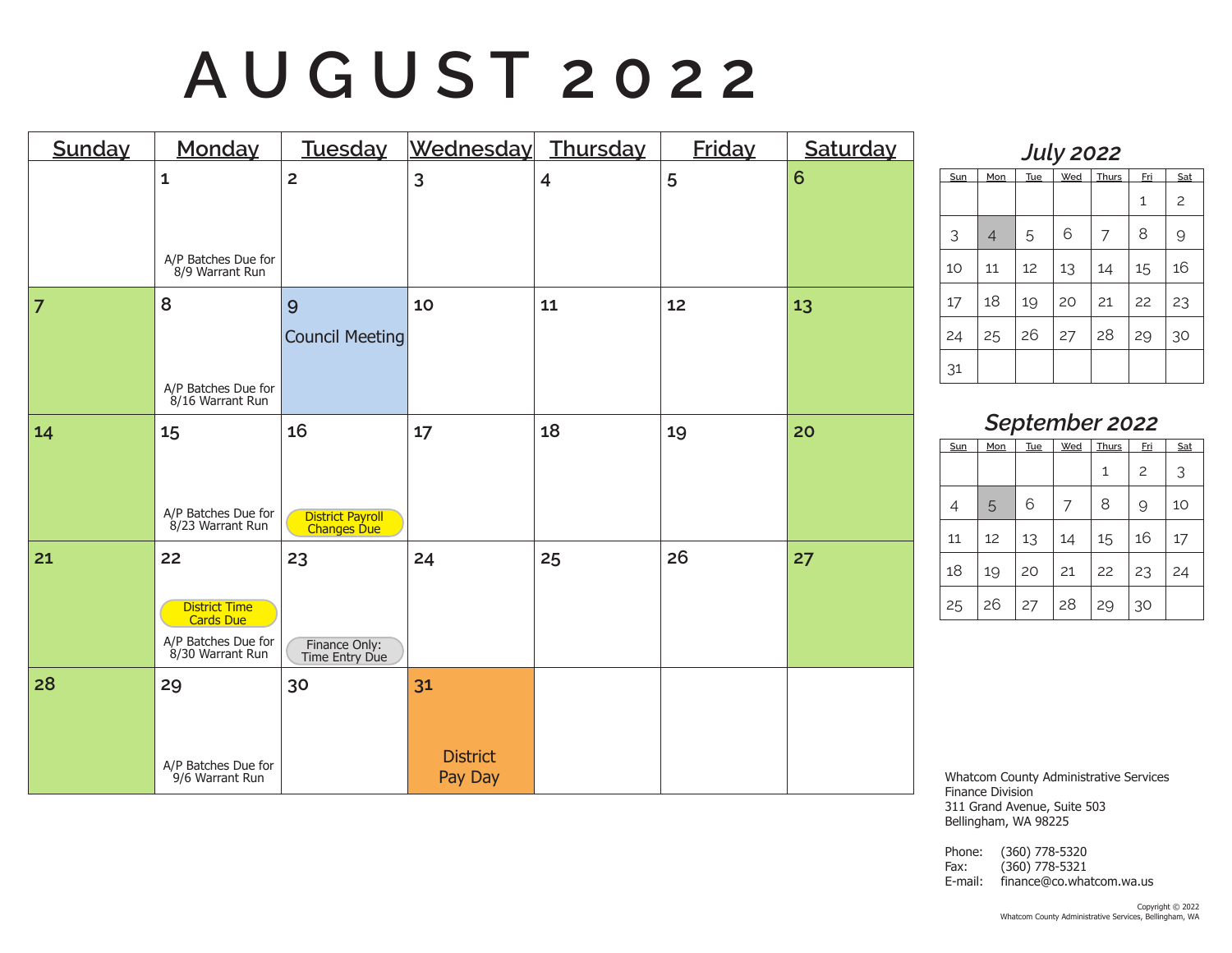# **S E P T E M B E R 2 0 2 2**

| Sunday         | Monday                                        | Tuesday                      | Wednesday                        | Thursday                              | <b>Friday</b>                                                                | Saturday |
|----------------|-----------------------------------------------|------------------------------|----------------------------------|---------------------------------------|------------------------------------------------------------------------------|----------|
|                |                                               |                              |                                  | $\mathbf{1}$                          | $\overline{2}$<br>Early Deadline:<br>A/P Batches Due for<br>9/13 Warrant Run | 3        |
| $\overline{4}$ | 5<br>Labor Day                                | 6                            | $\overline{7}$                   | 8                                     | 9                                                                            | 10       |
| 11             | 12<br>A/P Batches Due for<br>9/20 Warrant Run | 13<br><b>Council Meeting</b> | 14                               | 15<br>District Payroll<br>Changes Due | 16                                                                           | 17       |
| 18             | 19<br>A/P Batches Due for<br>9/27 Warrant Run | 20                           | 21<br>District Time<br>Cards Due | 22<br>Finance Only:<br>Time Entry Due | 23                                                                           | 24       |
| 25             | 26<br>A/P Batches Due for<br>10/4 Warrant Run | 27<br><b>Council Meeting</b> | 28                               | 29                                    | 30<br><b>District</b><br>Pay Day                                             |          |

#### *August 2022*

|     |     | ັ              |     |       |            |     |
|-----|-----|----------------|-----|-------|------------|-----|
| Sun | Mon | Tue            | Wed | Thurs | <u>Fri</u> | Sat |
|     | 1   | $\overline{c}$ | 3   | 4     | 5          | 6   |
| 7   | 8   | 9              | 10  | 11    | 12         | 13  |
| 14  | 15  | 16             | 17  | 18    | 19         | 20  |
| 21  | 22  | 23             | 24  | 25    | 26         | 27  |
| 28  | 29  | 30             | 31  |       |            |     |

### *October 2022*

| Sun            | Mon | <b>Tue</b> | Wed | <b>Thurs</b> | <u>Fri</u> | Sat |
|----------------|-----|------------|-----|--------------|------------|-----|
|                |     |            |     |              |            | 1   |
| $\overline{c}$ | 3   | 4          | 5   | 6            | 7          | 8   |
| 9              | 10  | 11         | 12  | 13           | 14         | 15  |
| 16             | 17  | 18         | 19  | 20           | 21         | 22  |
| 23             | 24  | 25         | 26  | 27           | 28         | 29  |
| 30             | 31  |            |     |              |            |     |

#### *H o l i d a y s T h i s M o n t h*

Sep 5 Labor Day

Whatcom County Administrative Services Finance Division 311 Grand Avenue, Suite 503 Bellingham, WA 98225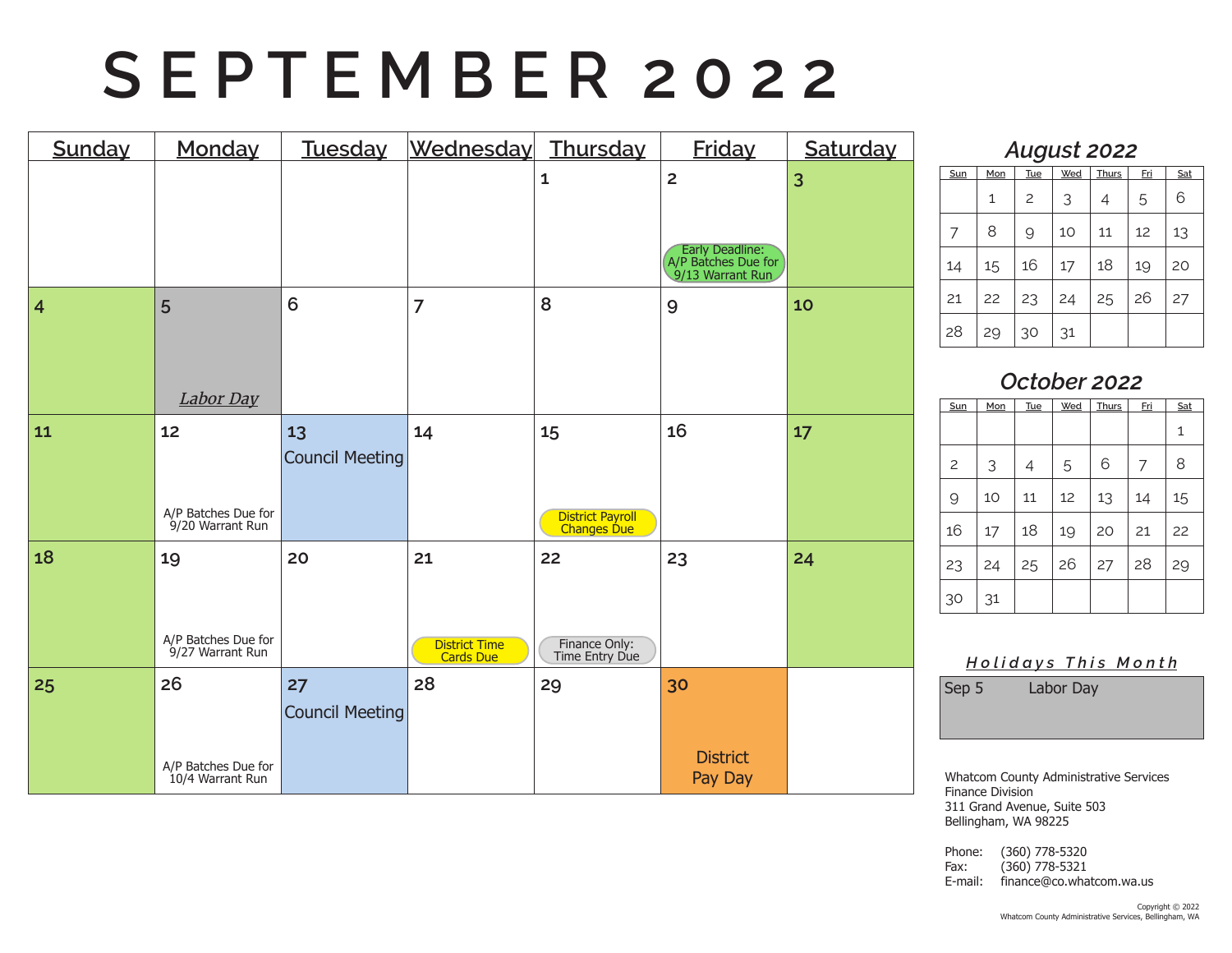# **O C T O B E R 2 0 2 2**

| Sunday         | Monday                                                                      | Tuesday                      | Wednesday Thursday |                                  | <b>Friday</b>                         | Saturday     |
|----------------|-----------------------------------------------------------------------------|------------------------------|--------------------|----------------------------------|---------------------------------------|--------------|
|                |                                                                             |                              |                    |                                  |                                       | $\mathbf{1}$ |
| $\overline{2}$ | $\overline{3}$<br>A/P Batches Due for<br>10/11 Warrant Run                  | $\overline{4}$               | 5                  | 6                                | $\overline{7}$                        | 8            |
| 9              | 10<br>A/P Batches Due for<br>10/18 Warrant Run                              | 11<br><b>Council Meeting</b> | 12                 | 13                               | 14<br>District Payroll<br>Changes Due | 15           |
| 16             | 17<br>A/P Batches Due for<br>10/25 Warrant Run                              | 18                           | 19                 | 20<br>District Time<br>Cards Due | 21<br>Finance Only:<br>Time Entry Due | 22           |
| 23             | 24<br>A/P Batches Due for<br>11/1 Warrant Run                               | 25<br><b>Council Meeting</b> | 26                 | 27                               | 28                                    | 29           |
| 30             | 31<br><b>District</b><br>Pay Day<br>A/P Batches Due for<br>11/8 Warrant Run |                              |                    |                                  |                                       |              |

| September 2022 |     |     |     |              |                |     |  |  |  |
|----------------|-----|-----|-----|--------------|----------------|-----|--|--|--|
| Sun            | Mon | Tue | Wed | <b>Thurs</b> | Fri            | Sat |  |  |  |
|                |     |     |     | 1            | $\overline{c}$ | 3   |  |  |  |
| 4              | 5   | 6   |     | 8            | 9              | 10  |  |  |  |
| 11             | 12  | 13  | 14  | 15           | 16             | 17  |  |  |  |
| 18             | 19  | 20  | 21  | 22           | 23             | 24  |  |  |  |
| 25             | 26  | 27  | 28  | 29           | 30             |     |  |  |  |

### *November 2022*

| Sun | Mon | Tue | Wed            | Thurs | <u>Fri</u> | Sat |
|-----|-----|-----|----------------|-------|------------|-----|
|     |     | 1   | $\overline{c}$ | 3     | 4          | 5   |
| 6   | 7   | 8   | 9              | 10    | 11         | 12  |
| 13  | 14  | 15  | 16             | 17    | 18         | 19  |
| 20  | 21  | 22  | 23             | 24    | 25         | 26  |
| 27  | 28  | 29  | 30             |       |            |     |

Whatcom County Administrative Services Finance Division 311 Grand Avenue, Suite 503 Bellingham, WA 98225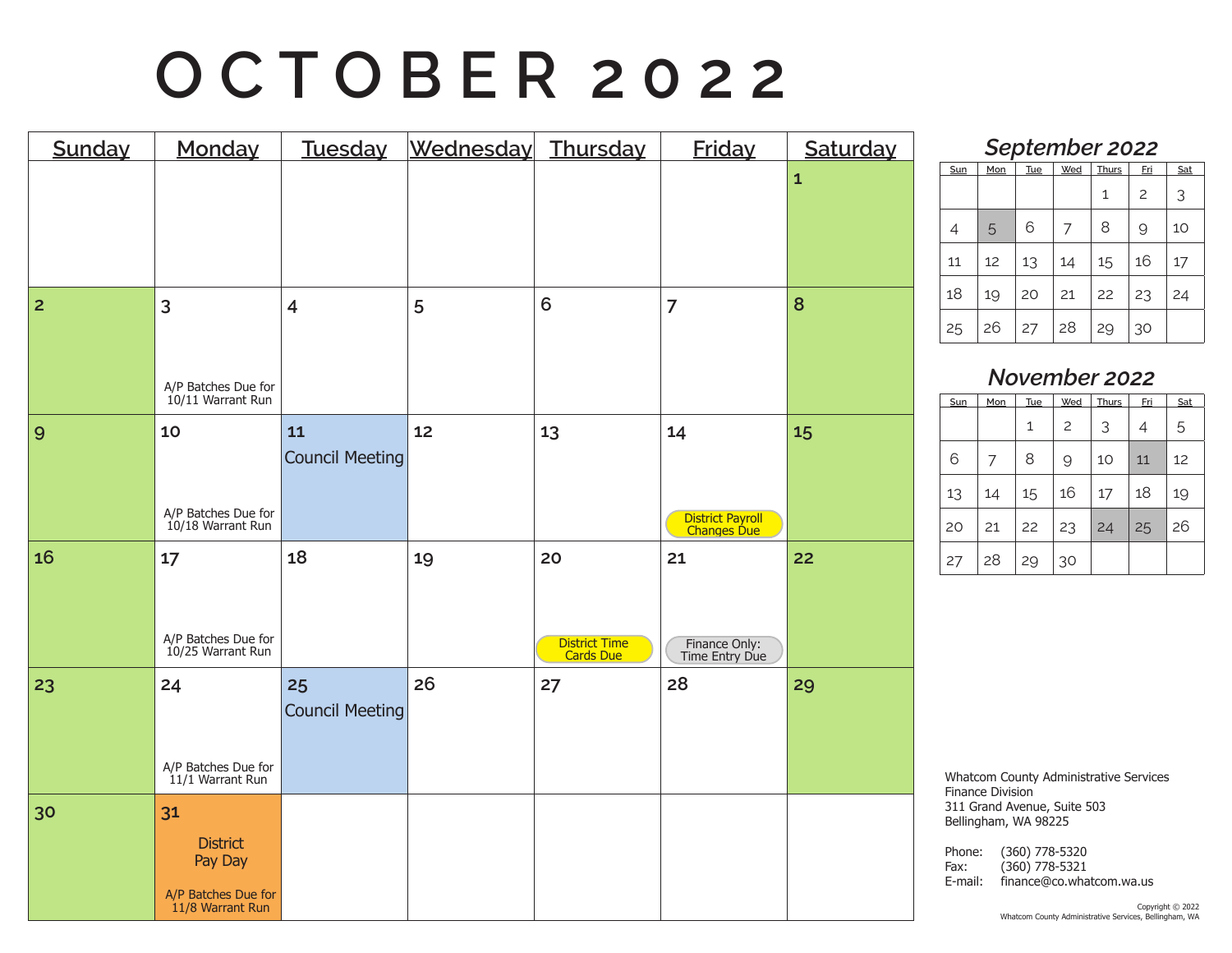# **N O V E M B E R 2 0 2 2**

| Sunday          | Monday                                                     | <b>Tuesday</b>        | Wednesday Thursday               |                                                | <b>Friday</b>                                                                                        | Saturday |
|-----------------|------------------------------------------------------------|-----------------------|----------------------------------|------------------------------------------------|------------------------------------------------------------------------------------------------------|----------|
|                 |                                                            | $\mathbf{1}$          | $\overline{2}$                   | 3                                              | $\overline{\mathbf{4}}$                                                                              | 5        |
| $6\phantom{1}6$ | $\overline{7}$<br>A/P Batches Due for<br>11/15 Warrant Run | 8                     | 9<br><b>Council Meeting</b>      | 10<br><b>District Payroll</b><br>Changes Due   | 11<br>Veteran's Day                                                                                  | 12       |
| 13              | 14<br>A/P Batches Due for<br>$11/22$ Warrant Run           | 15                    | 16                               | 17<br><b>District Time</b><br><b>Cards Due</b> | 18<br>Finance Only:<br>Time Entry Due<br>Early Deadline:<br>A/P Batches Due for<br>11/29 Warrant Run | 19       |
| 20              | 21                                                         | 22<br>Council Meeting | 23                               | 24<br>Thanksgiving<br>Day                      | 25<br>Day After<br>Thanksgiving                                                                      | 26       |
| 27              | 28<br>A/P Batches Due for<br>12/6 Warrant Run              | 29                    | 30<br><b>District</b><br>Pay Day |                                                |                                                                                                      |          |

#### *October 2022*

| Sun            | Mon | <b>Tue</b> | Wed | <b>Thurs</b> | <u>Fri</u> | Sat |
|----------------|-----|------------|-----|--------------|------------|-----|
|                |     |            |     |              |            | 1   |
| $\overline{c}$ | 3   | 4          | 5   | 6            | 7          | 8   |
| 9              | 10  | 11         | 12  | 13           | 14         | 15  |
| 16             | 17  | 18         | 19  | 20           | 21         | 22  |
| 23             | 24  | 25         | 26  | 27           | 28         | 29  |
| 30             | 31  |            |     |              |            |     |

### *December 2022*

| Sun | Mon | Tue | Wed | Thurs | <u>Fri</u>     | Sat |
|-----|-----|-----|-----|-------|----------------|-----|
|     |     |     |     | 1     | $\overline{c}$ | 3   |
| 4   | 5   | 6   | 7   | 8     | 9              | 10  |
| 11  | 12  | 13  | 14  | 15    | 16             | 17  |
| 18  | 19  | 20  | 21  | 22    | 23             | 24  |
| 25  | 26  | 27  | 28  | 29    | 30             | 31  |

#### *H o l i d a y s T h i s M o n t h*

| <b>Nov 11</b> | Veteran's Day           |
|---------------|-------------------------|
| Nov 24        | <b>Thanksgiving Day</b> |
| Nov 25        | Day After Thanksgiving  |

Whatcom County Administrative Services Finance Division 311 Grand Avenue, Suite 503 Bellingham, WA 98225